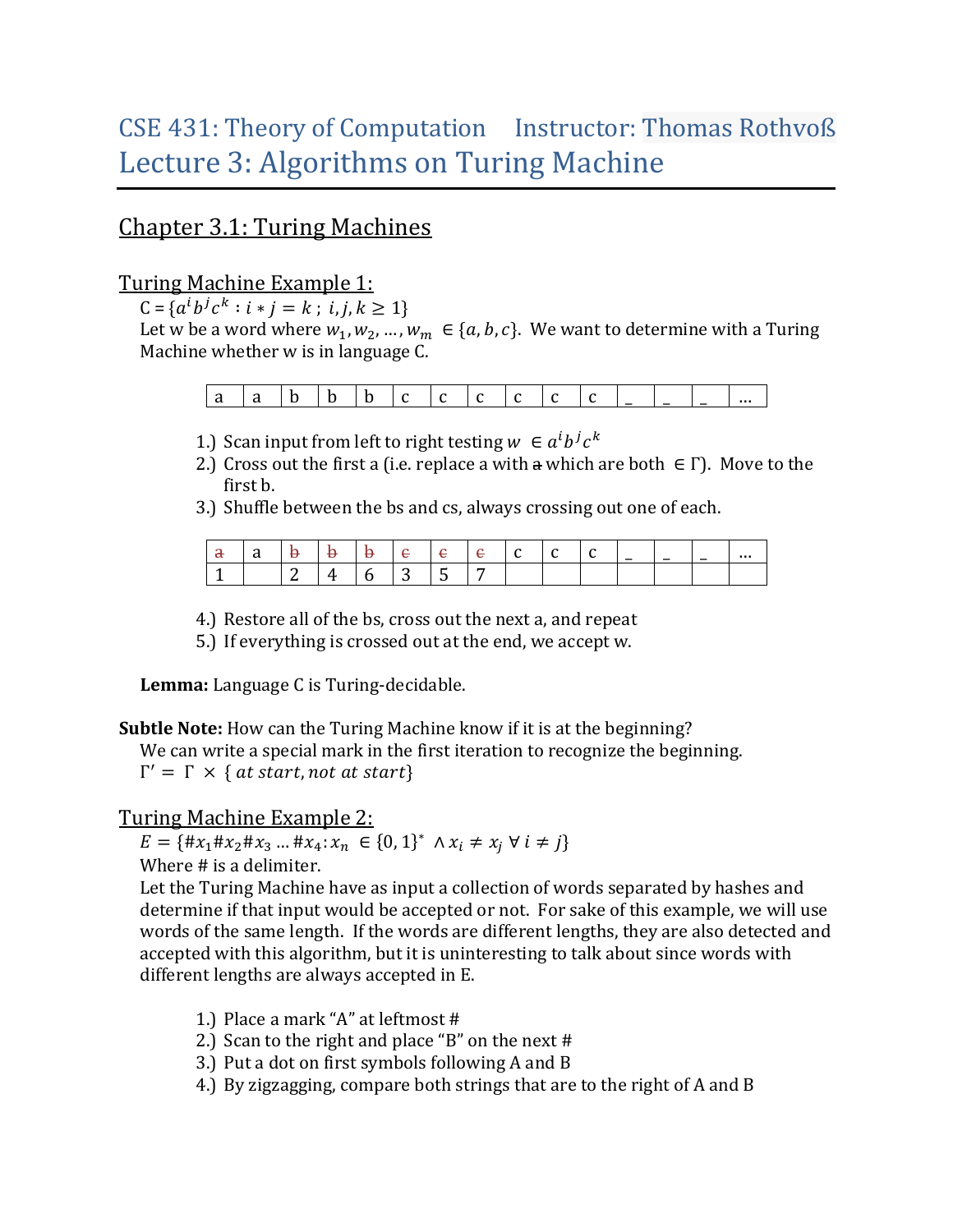| ,, |    |  |  |  |  |  | $\overline{\phantom{0}}$ |  |
|----|----|--|--|--|--|--|--------------------------|--|
|    |    |  |  |  |  |  |                          |  |
|    | ,, |  |  |  |  |  |                          |  |

5.) If we see no difference, reject.

6.) After both strings are compared, we move B one # to the right and repeat

| $\cdot$<br>ᄁ<br>,, | . .      |  |  |  | ≖ |  | ۔ | $\overline{\phantom{0}}$ | $\overline{\phantom{0}}$ |  |
|--------------------|----------|--|--|--|---|--|---|--------------------------|--------------------------|--|
|                    |          |  |  |  |   |  |   |                          |                          |  |
|                    | $\cdots$ |  |  |  |   |  |   |                          |                          |  |

7.) With "B" on last #, we move "A" one # to the right, set "B" to the following # and repeat.

| Ħ |  | #   |  |  |     | ٠ | $\overline{\phantom{0}}$ | $\overline{\phantom{0}}$ |  |
|---|--|-----|--|--|-----|---|--------------------------|--------------------------|--|
|   |  | . . |  |  |     |   |                          |                          |  |
|   |  |     |  |  | . . |   |                          |                          |  |

We know that we accept only inputs that have each word different since if we find any two strings that are the same we reject, and we compare every word to every word after it in the sequence by comparing word "A" to each word "B" following it and moving "A" to each word in the input.

## Chapter 3.2: Variants of Turing Machines

#### Multi-Tape Turing Machine:

 $\delta: Q \times \Gamma^k \to Q \times \Gamma^k \times \{L, R, S\}^k$ 

- k tapes, where k is an arbitrary constant

- k heads where each can move separately and can independently move/read/write on multiple tapes.

**Theorem:** Each Multi-Tape Turing Machine has an equivalent single tape Turing Machine.

Proof by picture:



| ⊿ |  |  |
|---|--|--|
|   |  |  |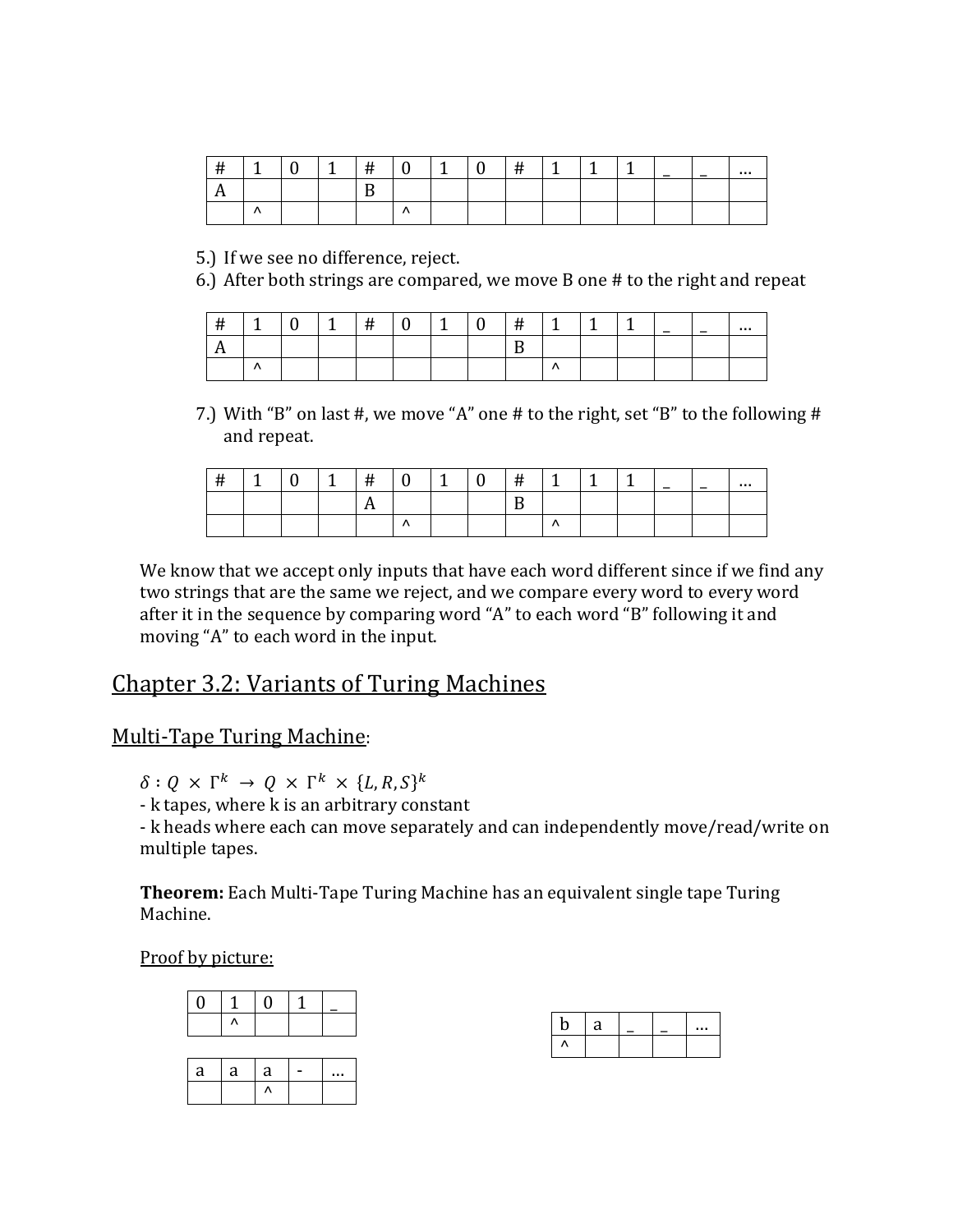K input tapes translated to one input tape, and k many heads remembered as k special markers :

| $\pm 1$ |  | $1 \mid 0 \mid$ |  |  |      | $ 1 \times  4 $ a   a   a   #   b   a |  | $\blacksquare$ |  |
|---------|--|-----------------|--|--|------|---------------------------------------|--|----------------|--|
|         |  |                 |  |  | والم |                                       |  |                |  |

- 1.) Concatenate the k input tapes as one input with a delimiter between the tapes.
- 2.) For k heads, set up k special marks to remember where the heads are.
- 3.) To simulate one iteration of the multi-tape, scan the tape to the left, remembering each of the k values where the heads are. Then, make all of the changes the multitape TM would by moving back to the right and performing changes.
- 4.) If and of the k heads needs to move onto the delimiter before the next word of input, shift everything to the right and give that head one extra empty space. This is to simulate the infinite space each of the k input tapes has on the multi-tape TM.

**Note:** What if k is dependent on input length instead of being an arbitrary constant? Our transition function  $\delta$  breaks down because the Turing Machine can't depend on input length. Therefore if k is not a constant we can't extend the model we just described.

#### Non-deterministic Turing Machine:

A non-deterministic Turing machine, in essence, is the same as a deterministic Turing machine, with one key difference: each input gives a set of possible actions. Formally, this difference is in the transition relation defined by:

$$
\delta: Q \times \Gamma \to \rho(Q \times \Gamma \times \{L, R\}),
$$

where Q is the finite set of states, Γ is the tape alphabet, and L and R are moves left and right, respectively.

The machine accepts languages such that there is some path based on the input that will terminate at some accepting state,  $q_{\text{accept}} \in Q$ 

**Theorem:** Each non-deterministic Turing machine has an equivalent deterministic Turing machine.

Basic idea for proof: If we can prove that this is equivalent to a multitape Turing machine, then we can use the previous proof of the equivalence of multitape Turing machines and single tape Turing machines to complete our proof.

Consider a model of  $\delta$  as a decision tree, in which each node is a state q  $\in Q$  and each edge is a decision given by  $\delta$  based on some input  $\sigma \in \Sigma$ . In addition, consider the following 3-tape Turing Machine to model the decision tree:

Input:  $\boxed{\sigma_0 \sigma_1 \sigma_2 \sigma_3 \dots}$ Simulation:  $\boxed{\alpha_0 \alpha_1 \alpha_2 \alpha_3 \dots}$